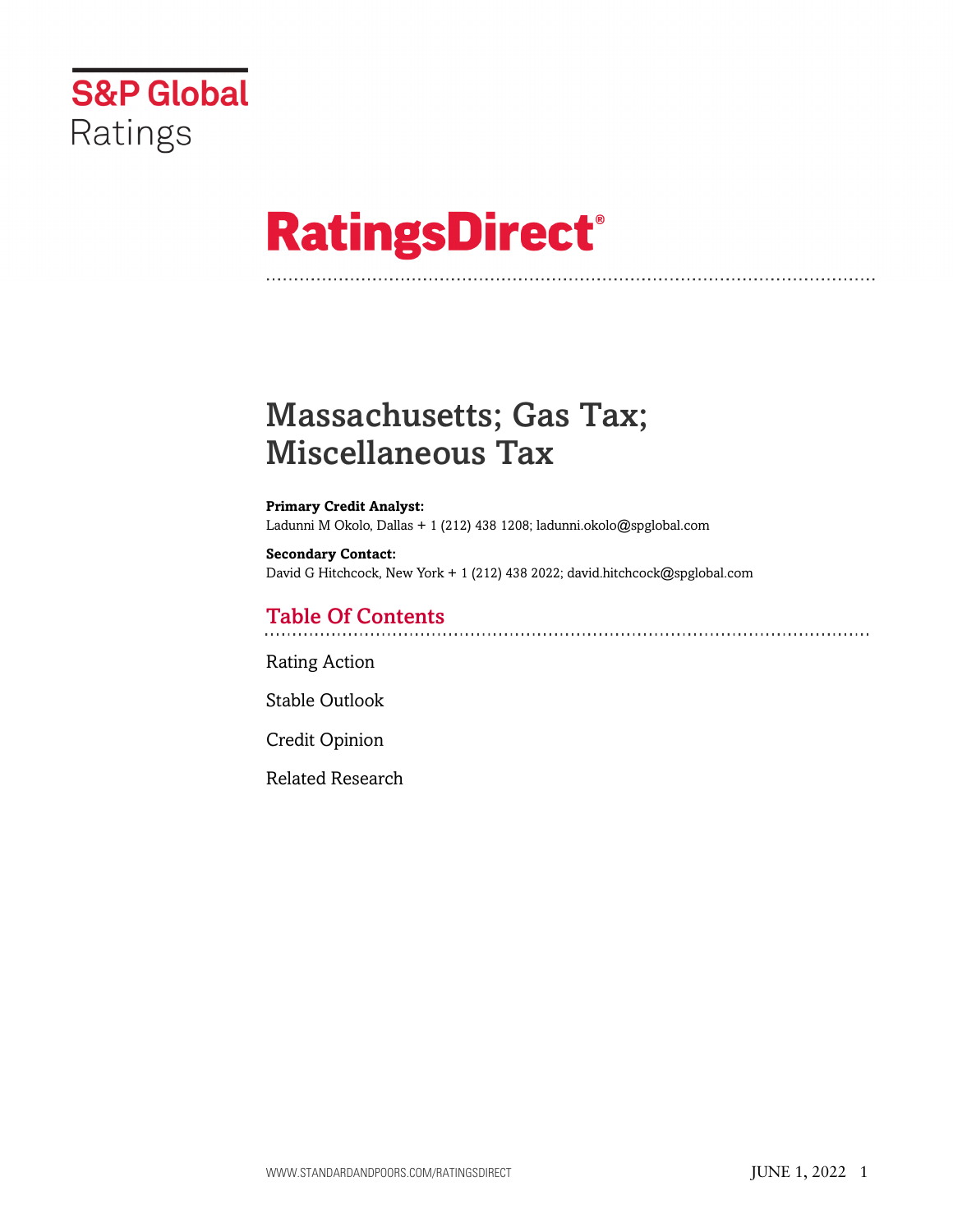# Massachusetts; Gas Tax; Miscellaneous Tax

| Credit Profile                                                                                   |            |            |  |
|--------------------------------------------------------------------------------------------------|------------|------------|--|
| US\$200.0 mil rev bnds (rail enhancement program) (sustainability bnds ser 2022 A due 06/01/2052 |            |            |  |
| Long Term Rating                                                                                 | AA+/Stable | New        |  |
| US\$100.0 mil rev bnds (rail enhancement program) ser 2022 B due 06/01/2052                      |            |            |  |
| Long Term Rating                                                                                 | AA+/Stable | <b>New</b> |  |
| Massachusetts gas tax                                                                            |            |            |  |
| Long Term Rating                                                                                 | AA+/Stable | Affirmed   |  |

### <span id="page-1-0"></span>Rating Action

S&P Global Ratings assigned its 'AA+' rating to the Commonwealth of Massachusetts' estimated \$200 million 2022 series A (rail enhancement sustainability bonds) commonwealth transportation fund (CTF) revenue bonds, and estimated \$100 million 2022 series B (rail enhancement) CTF revenue bonds. At the same time, S&P Global Rating affirmed its 'AA+' rating on the state's \$2.88 billion parity bonds outstanding. The outlook is stable.

The CTF bonds are secured by pledged revenues that include motor fuel and gasoline taxes and motor vehicle registration fees levied statewide. The commonwealth also issued special obligation gas tax bonds, which were secured by a first lien on 6.86 cents of the state-levied gas tax. However, the special obligation bonds final maturity occurred June 1, 2022.

We rate the bonds based on our "Priority-Lien Tax Revenue Debt" criteria (published Oct. 22, 2018, on RatingsDirect), which take into account both the strength and stability of the pledged revenues, as well as the general credit quality of the commonwealth as issuing obligor. The priority-lien rating on the bonds is limited by our view of Massachusetts' creditworthiness (general obligation [GO] rating: 'AA/Stable') and is constrained at the current level unless the state GO rating is raised, despite very strong revenue coverage of debt service. In our view, the CTF bonds do not benefit from limited scope of operations or extraordinary expenditure flexibility of the obligated entity, while we believe pledged revenues could have exposure to operating risk of the state in a distress situation.

Bond proceeds will be used to fund a portion of the Massachusetts Bay Transportation Authority's (MBTA) extension of its Green Line and South Coast Rail and pay costs of issuance.

#### Credit overview

Coverage has remained very strong for the pledged CTF revenues, albeit moderately lower than historical levels. The commonwealth has seen improvement from the material decline in pledged CTF revenues in in fiscal 2020 as a result of the COVID-19 pandemic. In fiscal 2020, pledged CTF revenues declined 8.8% to \$1.26 billion from \$1.39 billion in fiscal 2019, but grew slightly by 1.3% in fiscal 2021. Fiscal 2021 pledged revenues at \$1.28 billion remained about 7.6% below pre-pandemic levels. However, year-to-date fiscal 2022 pledged revenues have improved by 3.2% compared with same period for 2021 and about 95% of fiscal 2019 levels. Material declines in pledged CTF revenues were highly correlated with statewide COVID-19 restrictions that limited mobility and travel, with more notable declines at the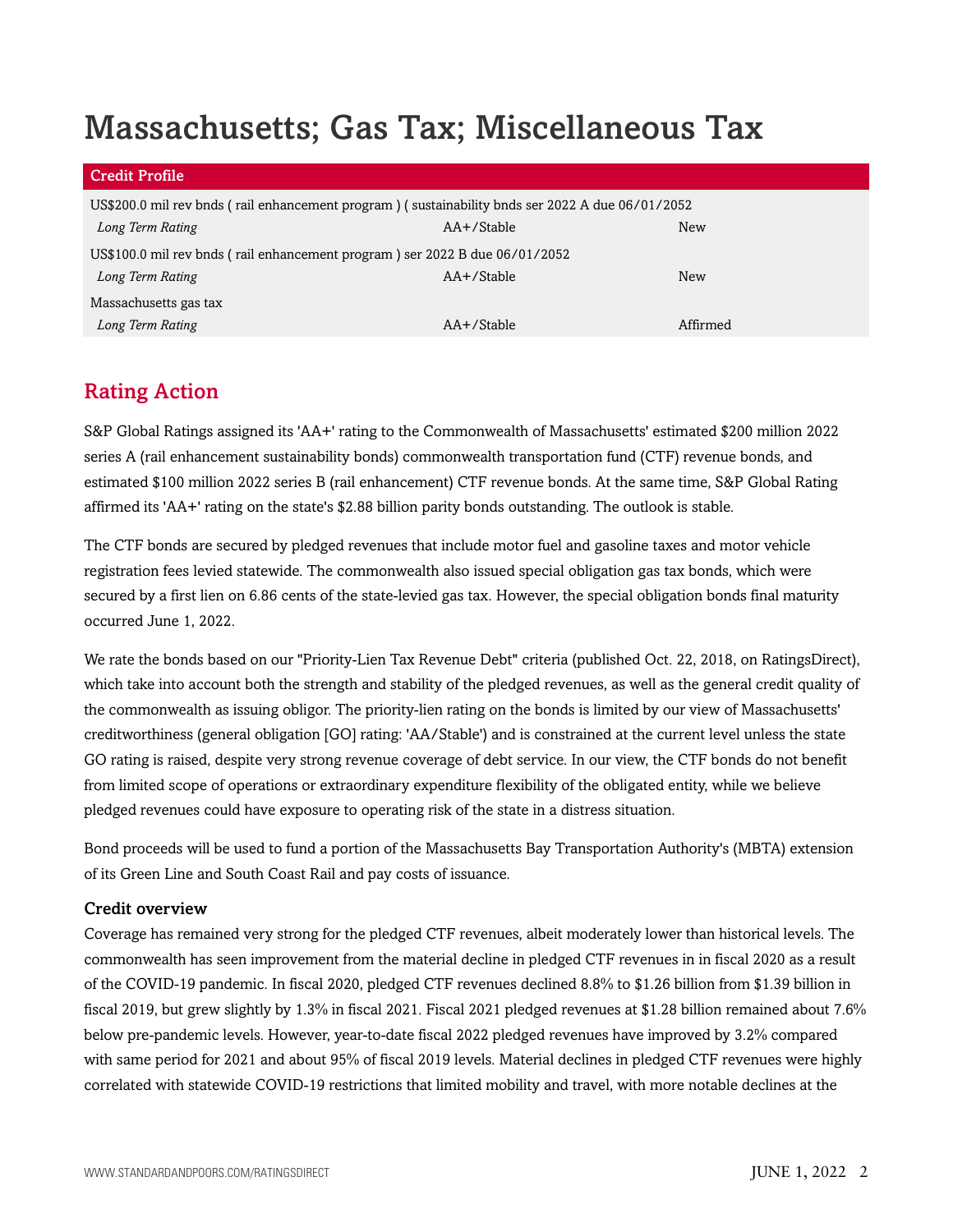onset of the pandemic and during the 2020 holiday season as infection rates escalated. Overall, we expect ongoing recovery in pledged CTF revenues given continued reopening of the commonwealth's economy.

Key credit considerations include our view of the following:

- A very strong and diverse economy of 7 million people generating pledged revenues;
- Low revenue volatility, with historically stable pledged revenues prior to the pandemic;
- Very strong debt service coverage (DSC) and liquidity, with over 5x coverage of pro forma maximum annual debt service (MADS) following the series 2022 bonds by fiscal 2021 pledged revenue that captures revenue loss due to the effects of the pandemic;
- Very strong bond covenants, including a very strong CTF additional bonds test (ABT) requiring 4x coverage of MADS by historical pledged revenues and a covenant not to allow changes in the rate of motor fuels tax or registry fees unless pledged revenues equal at least 4x MADS. In our view, strong DSC mitigates the lack of a debt service reserve; and
- Our establishment of a one-notch upward limitation on the ratings from that of the GO rating on Massachusetts.

The stable outlook reflects the stable outlook on the commonwealth. Should we raise or lower the commonwealth GO rating or revise the outlook, we could take a similar action on the CTF bond rating or outlook.

#### Environmental, social, and governance

We view the decline in pledged CTF revenues to be directly related to changes in economic activity within the state. We consider Massachusetts' environmental risks elevated because of the state's coastal exposure, while social and governance risks are being neutral to our credit analysis of its general creditworthiness. The commonwealth has historically maintained a stable management and policy framework to respond to developing risks. For more information about our rating on the state, please see our summary analysis on Massachusetts, published Jan. 20, 2022.

#### <span id="page-2-0"></span>Stable Outlook

#### Upside scenario

We do not expect to raise the rating during the two-year outlook horizon. The rating is limited by our view of Massachusetts' creditworthiness (GO rating: 'AA/Stable') and is constrained at the current level unless the state GO rating is raised, despite very strong DSC.

#### Downside scenario

We could lower the rating if we lower our GO rating on Massachusetts. Although unlikely, should there be very significant deterioration in CTF bond DSC, we could also lower our rating on the CTF bonds. While the commonwealth's capital program for rail, bridges, and roads could require substantial new capital funding, we feel that the very strong current DSC and very strong ABT should provide strong protection against future debt dilution. We also believe that Massachusetts' substantial and diverse economy will continue to support stability in pledged revenues over time following a recovery from the pandemic.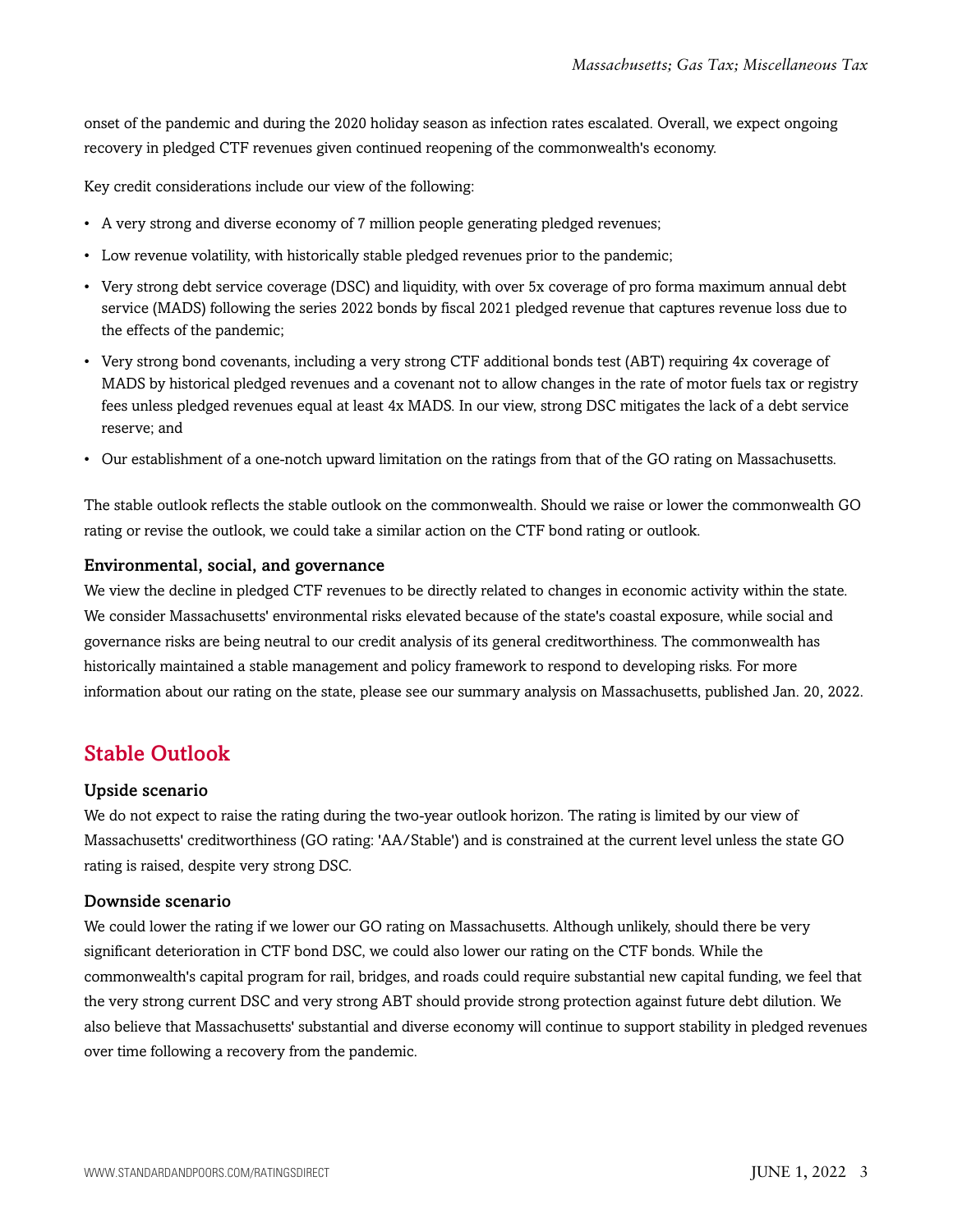## <span id="page-3-0"></span>Credit Opinion

#### Economic fundamentals: Very strong

We view Massachusetts' economic fundamentals as very strong. We believe its economy, anchored by a Boston metropolitan area that includes many higher education institutions and associated technology companies, represents an important credit strength.

The commonwealth's economy had a steeper decline than the nation during the initial stages of the COVID-19 pandemic due to stricter lockdown restrictions, but has since come back strongly. Per capita income has increased slightly faster than that of the nation, and is the second highest in the nation spurred by growth in the high-paying professional, scientific, and technical services sector that suffered less in the recent recession than lower-paying service sector jobs. The average annual unemployment rate hit a low of 3.0% in 2019, compared with 3.7% for the U.S., before jumping up to 8.9% in the 2020 recession year, compared with a national rate of 8.1%. IHS Markit forecasts continued employment growth slightly slower than the nation in 2022 at 3.1% compared to its forecast of 3.8% for the U.S.

The U.S. Census Bureau population estimate for Massachusetts in 2020 slightly under 7 million, with the five year compound growth rate of 0.2%, trailing the nation's 0.5%. In our view, the state's economic fundamentals and key anchors, which center on higher education, technology, finance, and health care, should contribute to continued expansion and stable pledged transportation-related revenue.

#### Revenue volatility: Low

Our macro volatility assessment begins with an assessment of the historical volatility of the economic activity being taxed, and includes an analysis of societal, demographic, political, and other factors that could affect these activities. Based on the variance of national economic activity that we believe most closely represents the taxing base over multiple economic cycles, it is used to inform our opinion on expectations of future volatility.

We view the pledged revenues as having low volatility based on historical trends despite recent declines. The major revenues supporting the bonds include a portion of motor fuels tax revenue, which accounted for 52% of total pledged funds (chapter 64A, chapter 64E, and chapter 64F receipts) in fiscal 2021, not including federal Build America bond (BAB) interest subsidies. The fuel tax rate was increased to 24 cents from 21 cents in 2013, with 6.86 cents of that amount pledged to the prior-lien special obligation gas tax bonds, which have now matured, on a first-lien basis. The gas tax rate remains below the average gas tax rates charged in the Northeast region. Massachusetts collects gas taxes monthly from gasoline distributors.

The other key revenue supporting the program is motor vehicle registry fees (48% of total revenues in fiscal 2020, excluding BAB subsidies), which are collected daily by the Registry of Motor Vehicles and swept daily by the state treasury and credited to various fee accounts. Passenger vehicle registration fees rose to \$60 from \$50 in fiscal 2015. Registry fees were also adjusted in fiscal 2009, which offset flat-to-declining revenue performance in previous years.

Due to the effects of the pandemic, pledged revenue declined 8.8% in fiscal 2020. The revenues showed a slight rebound in fiscal 2021, growing about 1.3%. Overall, we expect revenues will generally recover to near pre-pandemic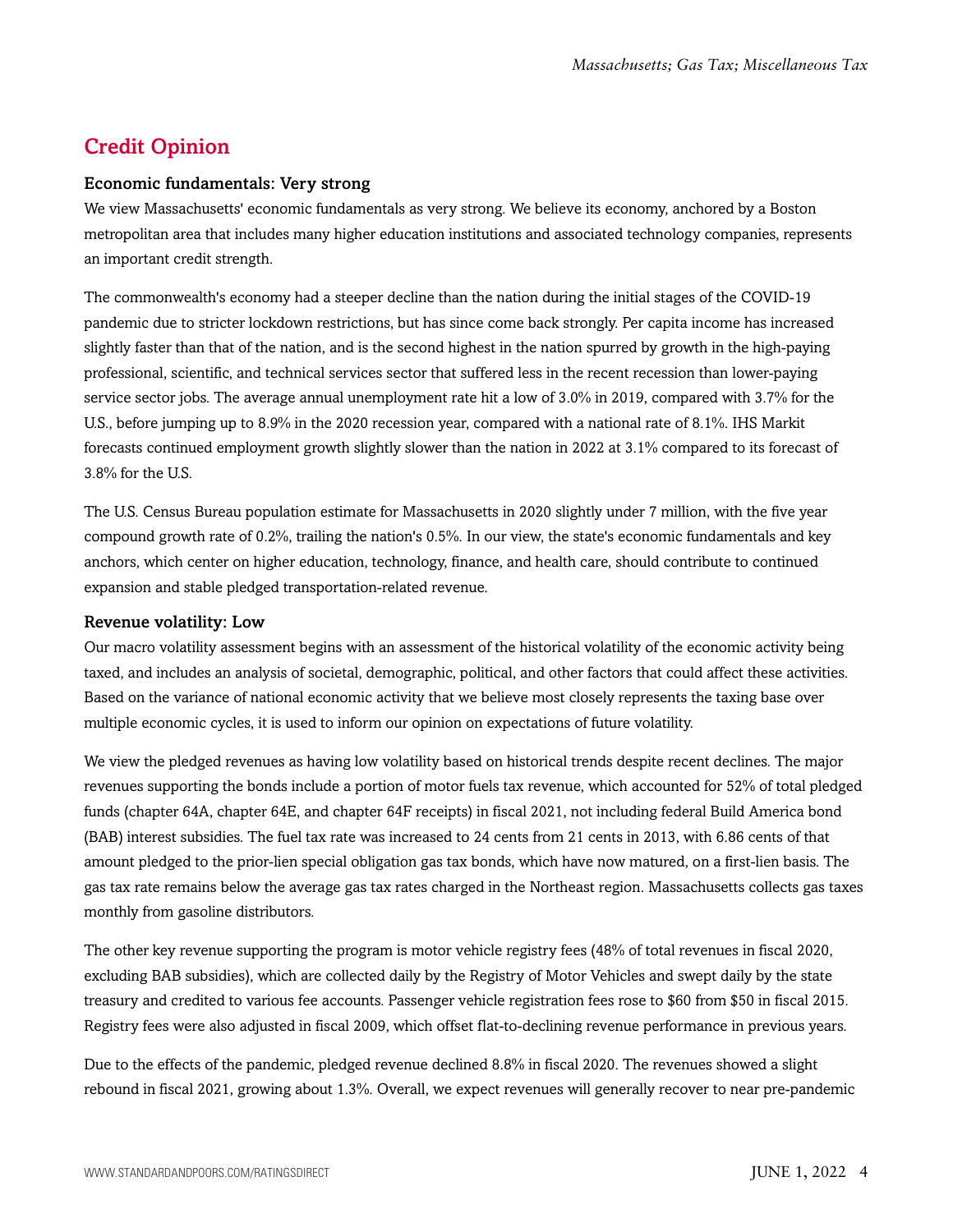levels as the commonwealth's economy recovers but note they may lag historical levels in the near term. The commonwealth expects a general recovery to pre-pandemic levels by fiscal 2023. We believe it has a history of increasing both pledged gas tax and registration fees when necessary to meet its transportation capital program.

#### Coverage and liquidity: Very strong

Fiscal 2021 pledged revenue of \$1.28 billion covers pro forma MADS of \$229.4 million in 2024 after this issue, by what we consider a very strong 5.7x, not including BAB subsidy revenues.

The commonwealth anticipates issuing an additional \$1.08 billion of parity CTF debt by the end of fiscal 2026 for both the rail and accelerated bridge programs. We believe there could be significant additional debt, beyond the proposed additional debt described above, following the January 2021 transportation bond bill, Chapter 383 of the Acts of 2020, which authorizes \$16.2 billion of capital authorization for the commonwealth's transportation infrastructure, expected to be issued as either GO bonds or special obligation bonds. However, the commonwealth indicates the capital authorization covers all of the projected project costs before anticipated federal reimbursements, which could reduce the amount of actual bonds needed.

Despite the potential additional issuance, we view the very strong 4x ABT and the need to use surplus CTF funds for transportation operations as providing significant protection against DSC dilution from future debt issuance. However, we believe the potential remains for the CTF to become a regular contributor to the MBTA's very significant capital plans as the authority continues to work on extending and improving its Green, Orange, and Red mass transit lines as well as extending the commuter rail line South Coast Rail. Nevertheless, the commonwealth projects DSC will remain very strong, through 2056, based on current anticipated future debt issuance and no increase in the projected fiscal 2021 revenue, although we note the potential for a recovery in pledged CTF revenues following the pandemic could modestly improve DSC levels.

The fuel tax and registration fees pledged to the bonds are deposited in a revenue account of the CTF, where it is subject to annual appropriation by the state before transfer to the bond debt service account. We believe appropriation risk is mitigated by trust agreement covenants that prevent the large amount of surplus pledged revenue available from being used for other purposes until debt service is paid first. Since the first issuance of special obligation bonds in 1992, the legislature has never failed to make the required appropriations.

#### Linkage to commonwealth general creditworthiness

Because the commonwealth collects the pledged revenues, we view the rating on the CTF revenue bonds as linked to Massachusetts' creditworthiness. Although the commonwealth constitution restricts transportation-related revenues to transportation-related purposes, these can be purposes other than specifically the repayment of debt. In our establishment of a one-notch upward limitation on the transportation revenue bond rating compared with the state GO rating, we included our view that the state provides critical public services into our analysis. While we consider that statutory and bond covenant restrictions on the use of CTF revenues as providing some uplift, in our view, the collection and distribution of pledged revenues by the commonwealth exposes the revenues to operating risk if there should be a distress situation. For this reason, under our priority-lien criteria, we consider the linkage between the priority-lien pledge and the commonwealth close.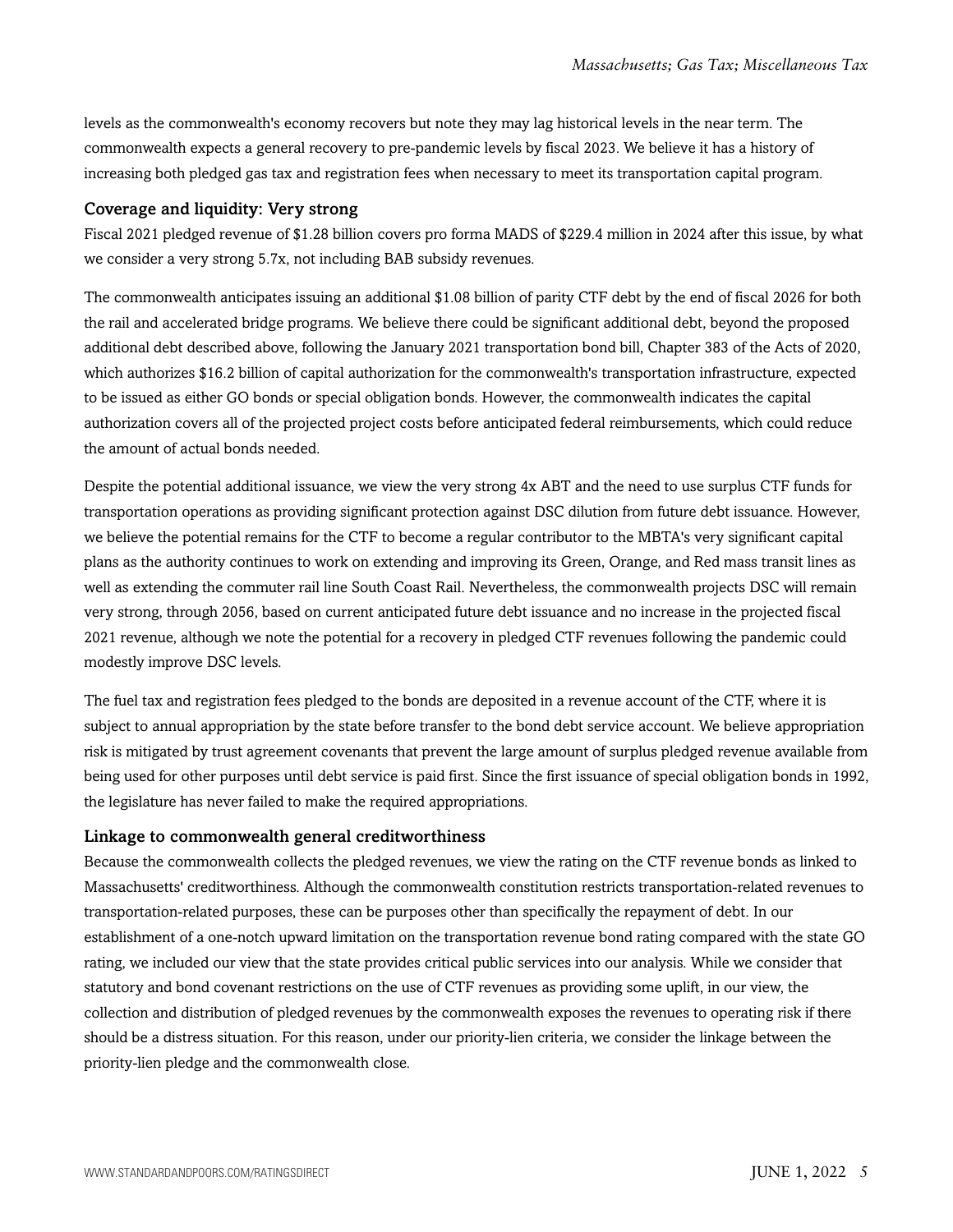# <span id="page-5-0"></span>Related Research

• Through The ESG Lens 3.0: The Intersection Of ESG Credit Factors And U.S. Public Finance Credit Factors, March 2, 2022

| Ratings Detail (As Of June 1, 2022)                                |                 |          |  |  |
|--------------------------------------------------------------------|-----------------|----------|--|--|
| Massachusetts gas tax                                              |                 |          |  |  |
| Long Term Rating                                                   | $AA+$ /Stable   | Affirmed |  |  |
| Massachusetts (Accelerated Bridge Prog) gax tax                    |                 |          |  |  |
| Long Term Rating                                                   | $AA + /$ Stable | Affirmed |  |  |
| Massachusetts (Accelerated Br Prog) GASTAX                         |                 |          |  |  |
| Long Term Rating                                                   | $AA + /$ Stable | Affirmed |  |  |
| Massachusetts (Rail Enhancement & Accelerated Bridge Progs)        |                 |          |  |  |
| Long Term Rating                                                   | $AA+$ /Stable   | Affirmed |  |  |
| Massachusetts (Rail Enhancement & Accelerated Bridge Progs) GASTAX |                 |          |  |  |
| Long Term Rating                                                   | AA+/Stable      | Affirmed |  |  |